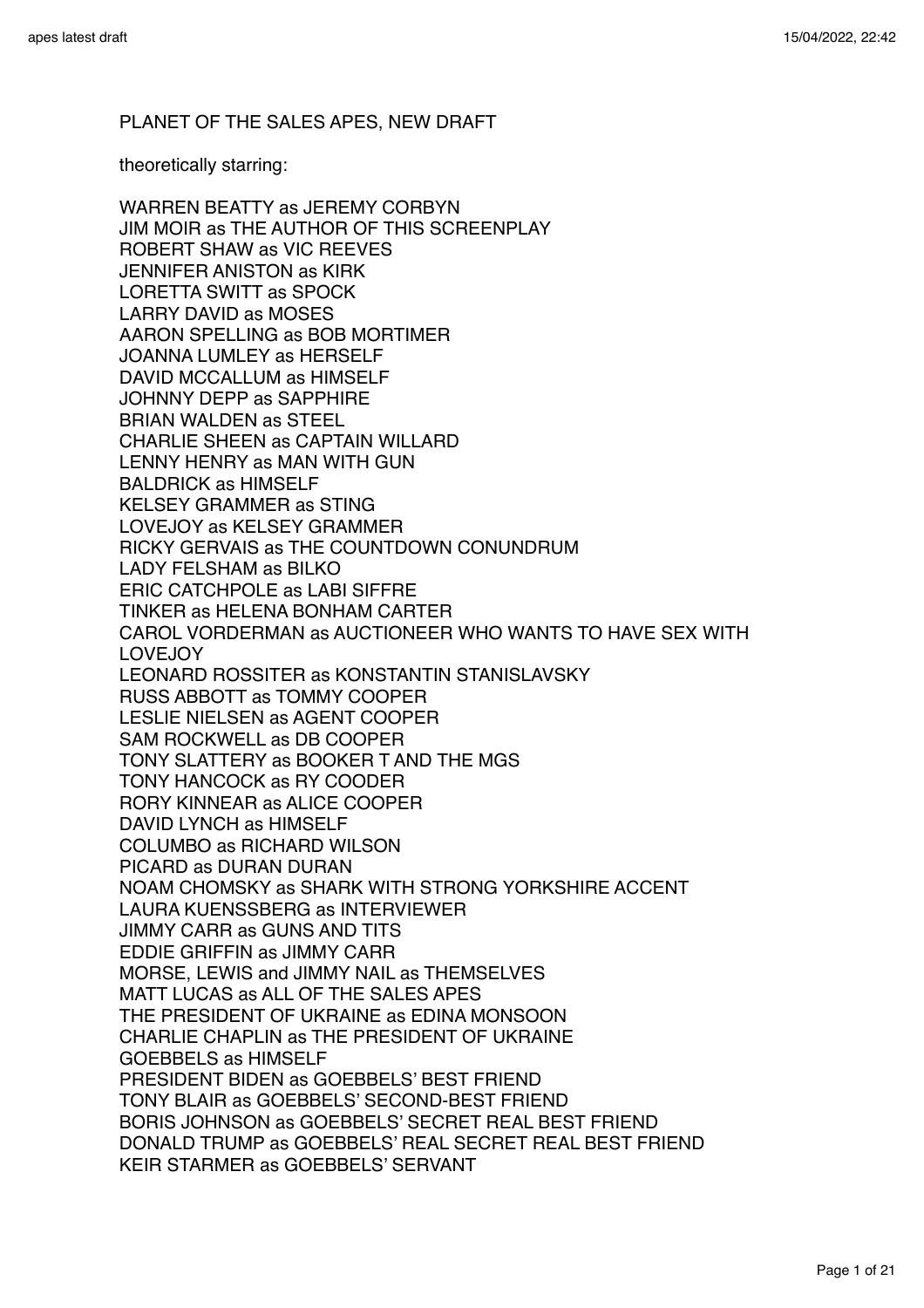# MARGARET HODGE, ANGELA RAYNER, JESS PHILLIPS as FARTS COMING OUT OF GOEBBELS' SERVANT'S ARSE

# EXT. PLANET OF THE SALES APES. KIRK AND SPOCK BEAM DOWN.

KIRK

What the hell are we doing here, Spock? This screenplay is not a serious drama.

**SPOCK** 

It's my fault, captain. I did a Columbo or two and before I knew it I'd let myself become fodder for an unhinged post-rational surreal satirist.

KIRK

And you're played by Loretta Switt. What's that all about?

**SPOCK** 

With due respect, Captain, you're played by Jennifer Aniston - I think we're both the victims of the author's malevolence here.

KIRK We have to get out of here.

CUT TO…

INT. ROOM. MAN WITH GUN IS WATCHING A TV ON WHICH KIRK AND SPOCK HAVE BEAMED DOWN TO THE PLANET OF THE SALES APES. MAN WITH GUN CHANGES CHANNEL. IT NOW SHOWS JOANNA LUMLEY AND DAVID MCCALLUM, APPEARING ON THE PLANET OF THE SALES APES IN A COMPLETELY UNEXPLAINED MANNER.

LUMLEY It's started Steel.

MCCALLUM I'm not Steel, I'm David McCallum and you're Joanna Lumley. You're being overly thespian.

LUMLEY Either way, McCallum, it's started.

MCCALLUM What's started?

LUMLEY APPEARS TO CONCENTRATE TELEPATHICALLY.

LUMLEY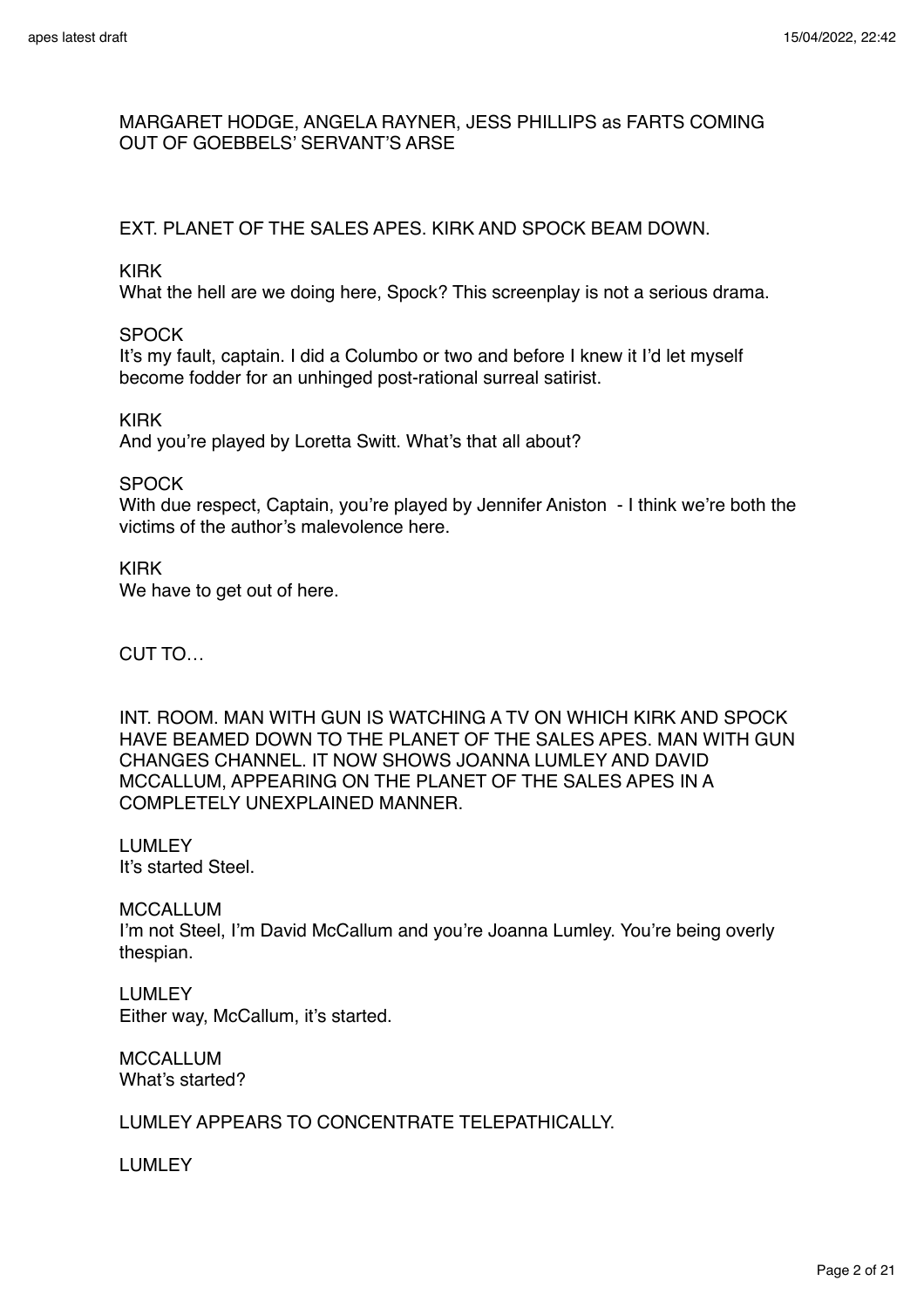The film. Or the dream. It's hard to say.

MCCALLUM Where are we?

LUMLEY

We're on the planet of the sales apes. Look. I can see Kirk and Spock over there.

CUT TO KIRK AND SPOCK IN THE DISTANCE AND THEN CUT BACK

MCCALLUM

That's Jennifer Aniston and Loretta Switt in Star Trek uniforms.

LUMLEY

We're in a surreal screenplay, McCallum, things are going to get far more bizarre than the MASH and Friends stars playing Kirk and Spock.

MCCALLUM Well then let's leave.

THE AUTHOR OF THIS SCREENPLAY APPEARS FROM BEHIND A CACTUS.

### THE AUTHOR OF THIS SCREENPLAY

But you can't. You're stuck here. Until it either descends into total chaos and implodes or one of you, the characters of the film, MAN WITH GUN specifically, ends the film in the surreal and bizarre way we have come to expect from these films.

LUMLEY Who are you?

THE AUTHOR OF THIS SCREENPLAY I'm the author of this screenplay.

DAVID MCCALLUM

No you're not, you're Vic Reeves, I've seen you on television.

THE AUTHOR OF THIS SCREENPLAY

Well if you want to pick nits I'm actually Jim Moir and Vic Reeves was a character I created.

LUMLEY

Either way it doesn't help us deal with the problem at hand. But surely Jim, I mean THE AUTHOR OF THIS SCREENPLAY, if you're the author, you can decide how it ends.

THE AUTHOR OF THIS SCREENPLAY

I am Jim Moir, just like you're Joanna Lumley, and I'm playing the author of this screenplay, as written by the real author.

DAVID MCCALLUM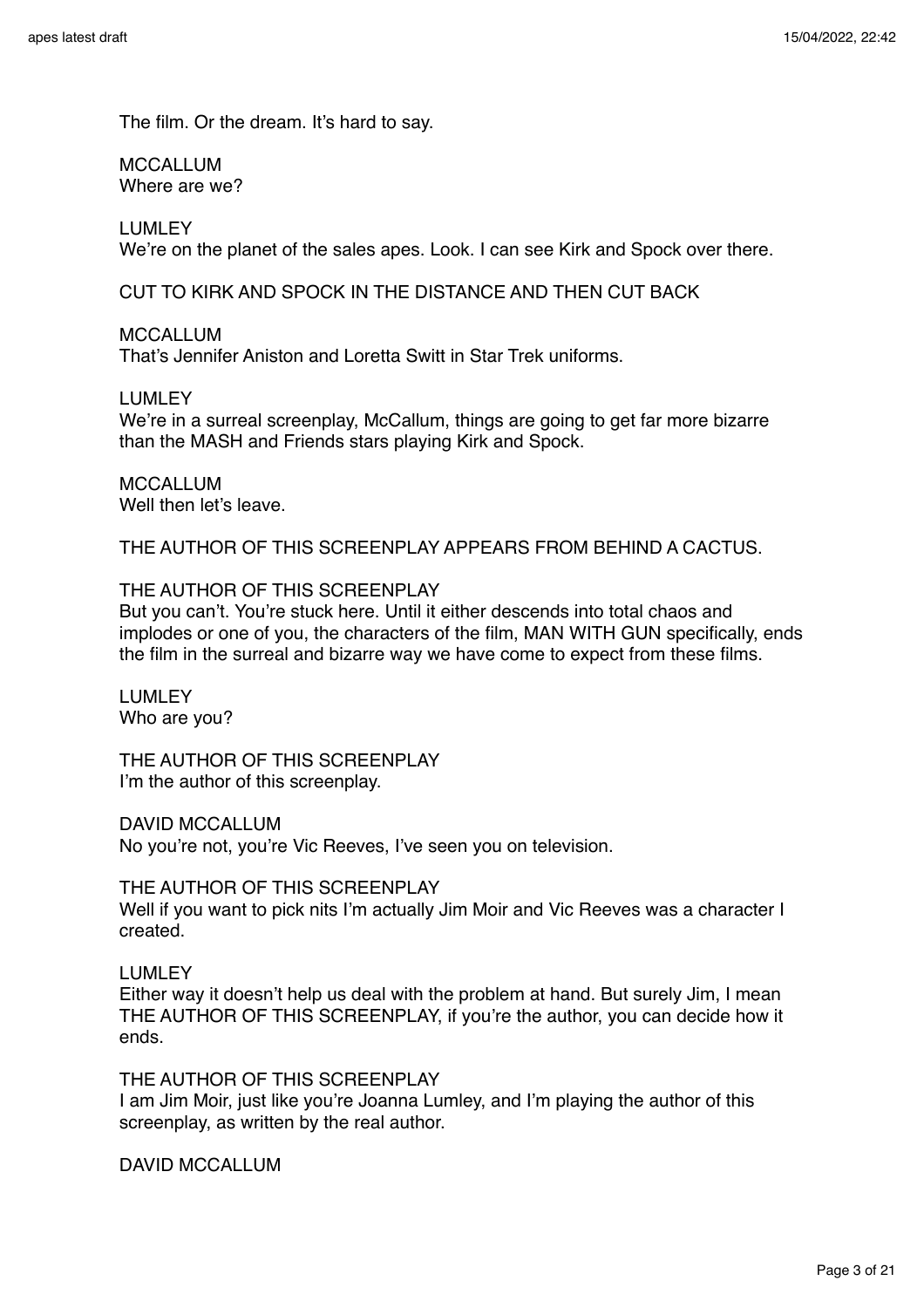Perhaps that would be Bob Mortimer?

#### BOB MORTIMER

I have nothing to do with this. I don't even have any idea what's going on.

### THE AUTHOR OF THIS SCREENPLAY

Look, Aaron, if you want to play Bob Mortimer you'll need to adopt a Northern English vernacular. You sound too much like a Californian. Even your lines sound Californian. It's not Bob Mortimer. Anyway, my point is I have no power over anything, even the delivery of my lines, which is left up to the imagination of the reader.

### BOB MORTIMER

But I AM Aaron Spelling and, like I said, I have no idea how I ended up in this bizarre insult to tv and film producers everywhere.

MAN WITH GUN

This is getting tedious. There must be something better on.

# LUMLEY

Did you hear that McCallum? That was MAN WITH GUN.

MAN WITH GUN What the sales ape? Can you hear me Lumley?

LUMLEY I can hear you, MAN WITH GUN.

MAN WITH GUN You know what this means, don't you?

#### LUMLEY No. What does it mean?

**BALDRICK** 

It means the dream or film or film of a dream or dream of a film has definitely kicked off again. We're all here on the planet of the sales apes. I must be there too.

MCCALLUM Why, where did you think you were?

#### MAN WITH GUN

In the limbo between dreams and realities, where blame and blamelessness are both nonexistent. Somewhere a being can get a little peace.

SAPPHIRE AND STEEL APPEAR OUT OF NOWHERE.

### SAPPHIRE

Did you notice how THE AUTHOR OF THE SCREENPLAY mentioned a reader? He implied that this screenplay is not to be made into a film, merely imagined in the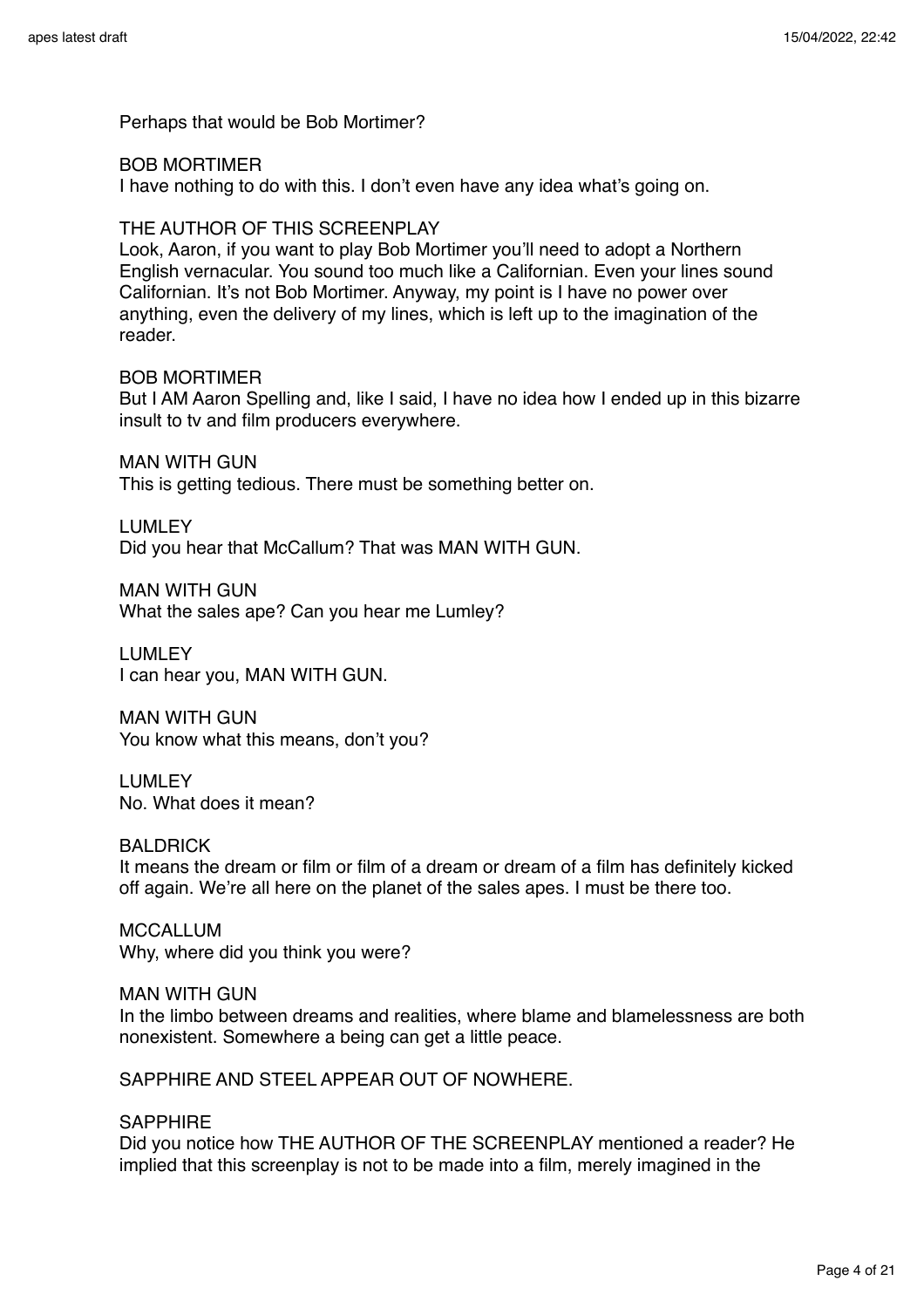minds of a reader or readers.

**STEEL** 

How does that help us?

# SAPPHIRE

Don't you see? It gives us a bit of leverage. Just a small amount of control. If we encourage the readers in a certain way, they may be able to collectively end the nightmare for us, by changing the shape of reality.

# **STEEL**

You mean with their actions and the synchronicity between their actions and a morally sound pathway between potential events on a spacetime continuum?

**SAPPHIRE** Precisely.

**STEEL** So what are we here for then?

KIRK AND SPOCK ARRIVE

KIRK

I think it's obvious why we're here. Surely even a fool could see.

BALDRICK It's King Turnip again, isn't it?

# KIRK

No, you dimwit. We're here to entertain millions of people and help them understand a few things about space and aliens and stuff like that. Haven't you seen Third Rock from the Sun? Sci-fi alien space comedy and drama is the only technical framework these earth creatures have for understanding the cosmos.

# **SPOCK**

What are you talking about? Actors don't know anything about reality or science. Our job is to bring stories to life, not to document reality. Our tv shows teach people how to talk and sound normal, that's about it. Not just their language usage but the ideas they have, the things which interest them. Whether it's a story about an army post in Korea or a starship on 'frontiers' of space the stories are usually just parochial stories told within a context which seems much vaster than the story really is.

KIRK What, are you Konstantin Stanislavsky now?

**SPOCK** I'm a true blue American, sir!

SPOCK SALUTES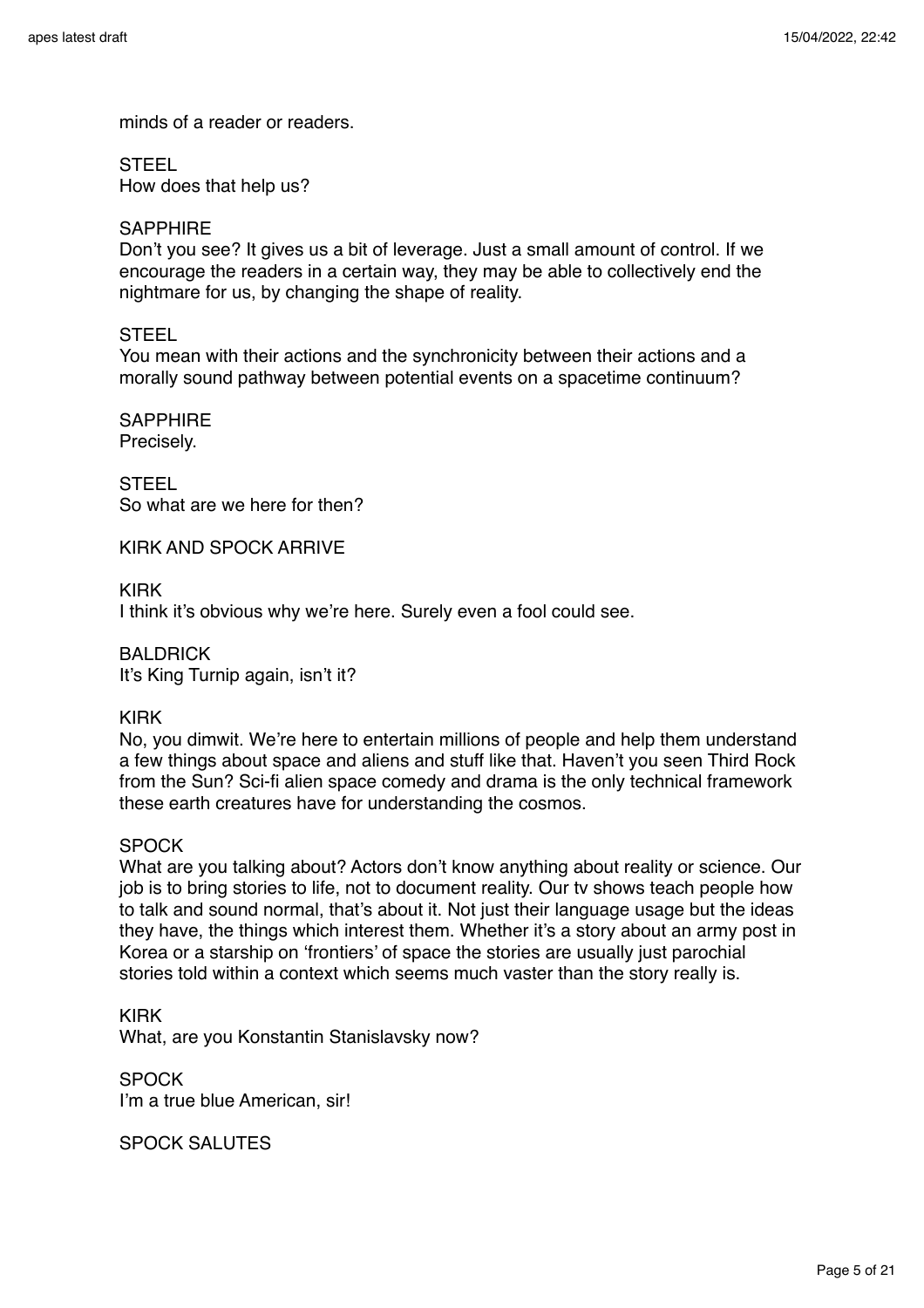KIRK But you're a Vulcan. I think you're having a flashback to MASH.

SPOCK MAKES VULCAN SALUTE.

**SPOCK** Live long and prosper, sir.

MAN WITH GUN Again I say, this is getting tedious. There must be something better on.

MAN WITH GUN CHANGES THE CHANNEL. CAPTAIN WILLARD HAS JUST CRASHED ONTO THE PLANET OF THE SALES APES IN HIS SPACE BOAT.

MAN WITH GUN What is this, Wacky Races?

CAPTAIN WILLARD Hey, MAN WITH GUN, you there?

MAN WITH GUN

Yes I'm here, and so is everyone else by the look of it. Looks like we're living the dream, so to speak, or perhaps more accurately the nightmare.

THE AUTHOR OF THIS SCREENPLAY Hang on, hang on, there's surely far too many characters involved here now. How can anyone remember whom any of them are?

MAN WITH GUN I thought I changed the channel.

THE AUTHOR OF THIS SCREENPLAY I'm playing the author of this screenplay. It makes sense for me to shift around the different scenes with much more ease than even the main character.

MAN WITH GUN Which would be me?

THE AUTHOR OF THIS SCREENPLAY Maybe. Or maybe it is the the item of vegetation you are currently in pursuit of.

KELSEY GRAMMER ENTERS LOOKING IRRITATED.

THE AUTHOR OF THIS SCREENPLAY Or maybe it's Lovejoy.

### KELSEY GRAMMER

This is ridiculous. I shouldn't even be in this screenplay. The author has plenty of actors and characters to milk for satirical currency, my addition to this mad-house is clearly just driven by that rather unfunny sketch about me done by Bob Mortimer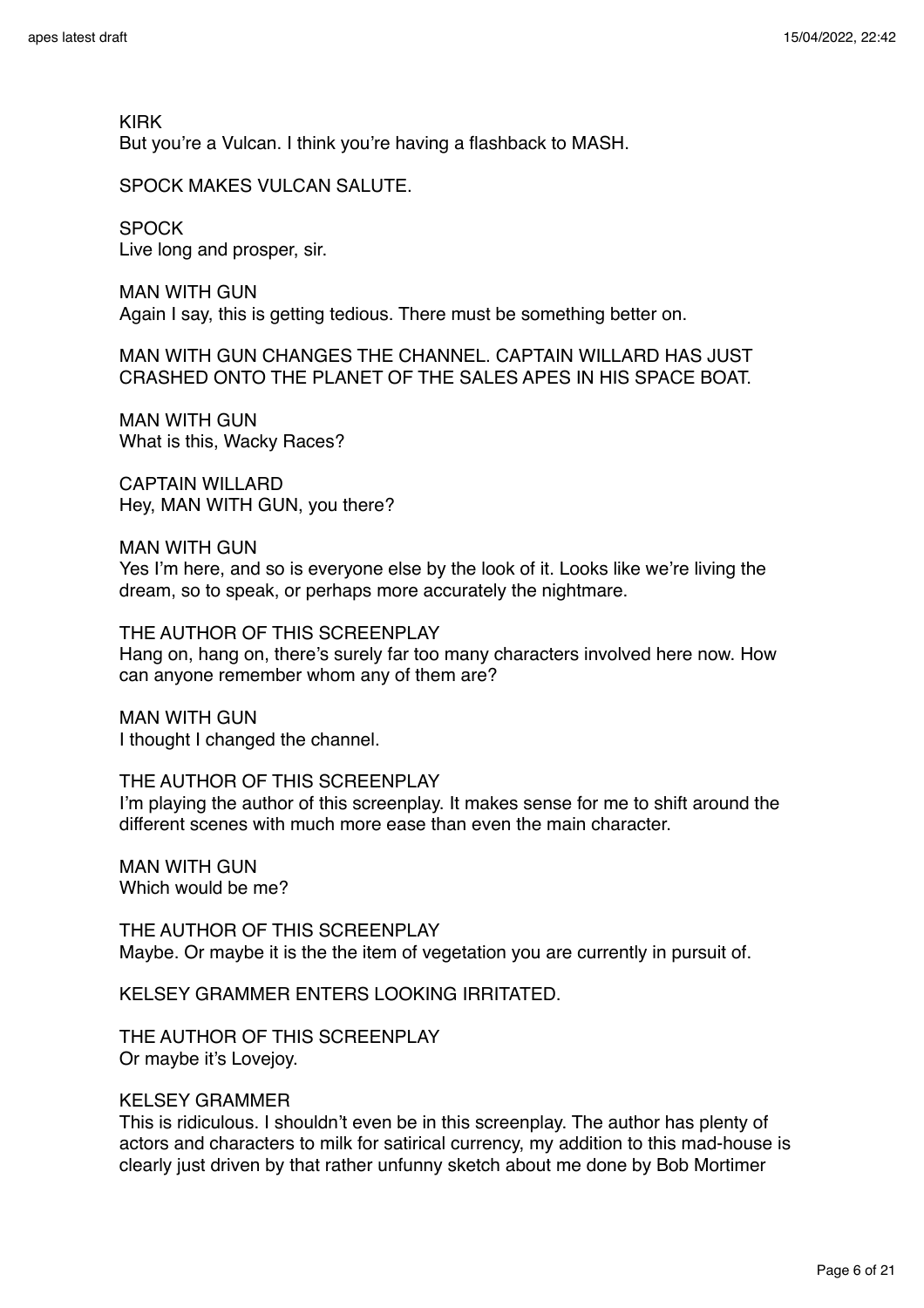which itself is derived from nothing more than how silly my name can sound when placed in certain contexts, including this screenplay. It's cheap, phony comedy and unworthy of the armageddon-like style of this film and those leading up to and following it. It's weak, childish and dare I say slapstick comedy, not even remotely meaningful or capable of empowering social commentary. Benny Hill, in a word.

### MAN WITH GUN

That's two words. But still, you have a point. And yet I'm glad you're here, I was getting very bored until you arrived. Of course you're totally failing to play the role of Kelsey Grammer and apparently insist on actually just being Lovejoy to the full extent of your presence in the screenplay, defying the author's claim that you are KELSEY GRAMMER.

KELSEY GRAMMER Who the Ant and Dec are you? Wait a minute. I know that voice. You're Lenny Henry.

MAN WITH GUN Hush, man, hush. I am MAN WITH GUN. I have the task, in this film we're in, of dealing with the baddy. The whole film is just a build up to one moment where I deal with the baddy.

KELSEY GRAMMER And the baddy is?

BILKO SUDDENLY APPEARS, WEARING A CAPE AND A MASK.

## BILKO

Why that would be me, Lovejoy.

#### KELSEY GRAMMER

Janey, nice to see you again. Has our antique-related double act been restored by a mad screenwriter in a post-apocalyptic world?

#### BILKO

No, I'm afraid I'm playing BILKO.

#### KELSEY GRAMMER

And I am in fact KELSEY GRAMMER but we can play this thing however we want. We can be Lovejoy and Lady Jane and make a tidy sum from some wheeling and dealing and all sip booze and eat snacks at the end, and be glad that Tinker is such a refined chap.

### BILKO

The author of this screenplay may have other ideas.

### MAN WITH GUN

And so might I, master sergeant. What's your game anyway? Planning some events? Going to make a load of money from getting everyone to 'do their duty' and pay their slave wages straight over to addiction barons claiming to sell various forms of 'food and drink'? It's been done Bilko - Boris Johnson, Donald Trump, George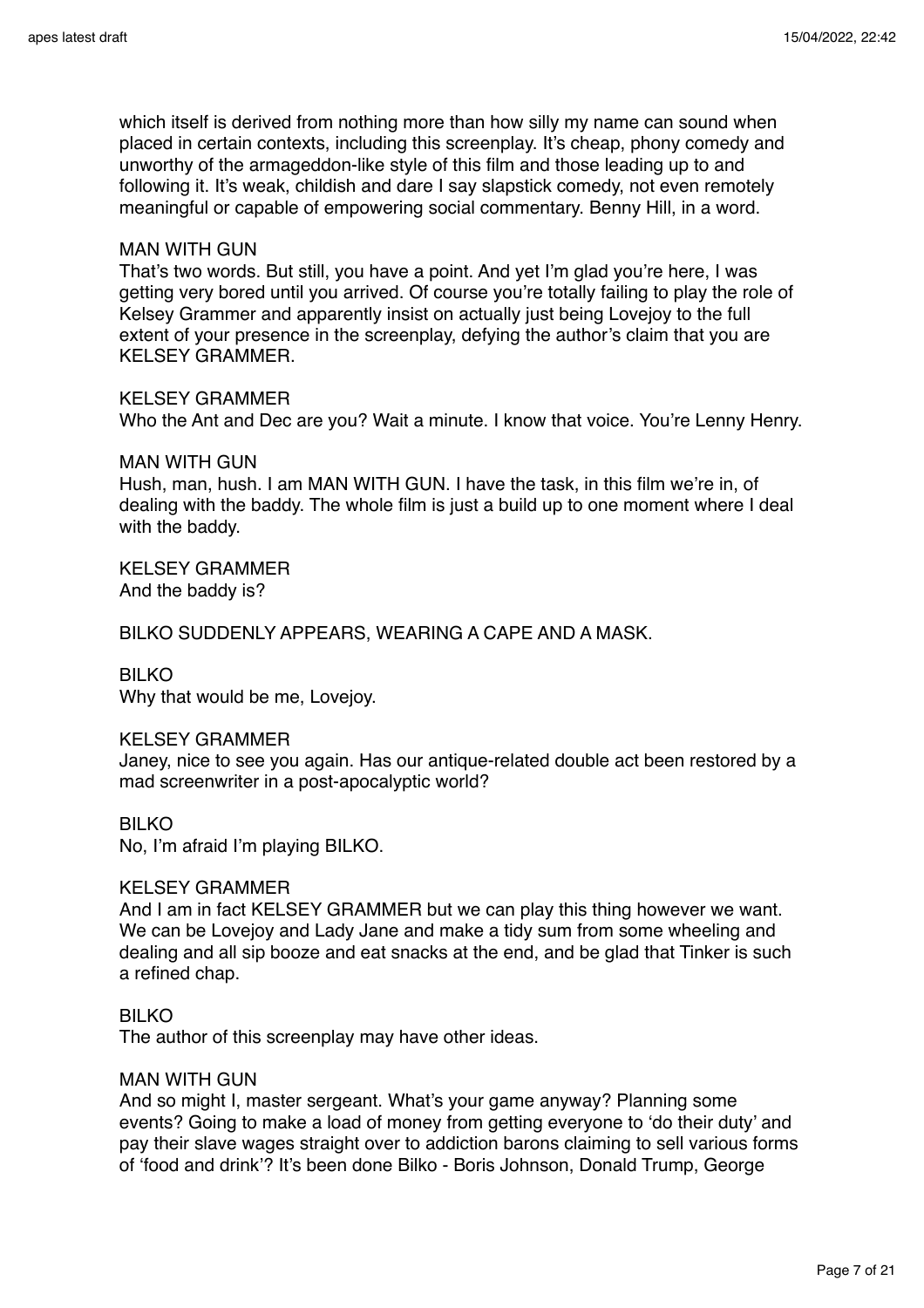Bush - we've heard it all before. Bombing is security. Monopoly is called democracy. Gasoline prices are called a foreign policy. And the mall is called your neighbourhood. And shopping is called patriotism.

#### BILKO

You have me mistaken for Richard Nixon.

#### MAN WITH GUN

Not really. You're just a salesman. I think it's you who doesn't realise how closely you end up resembling that which you set out to destroy with your well intentioned anarchism.

### BILKO

But I'm not Phil Silvers, I'm Lady Jane Felsham, and I'm exactly the sort of person whom feminazis and others trying to perpetuate the nightmare you live in hate. I hang out with people like Lovejoy.

MAN WITH GUN Well the author seems to have identified you as BILKO and KELSEY GRAMMER.

#### AUTHOR OF THIS SCREENPLAY

I have done no such thing. I've kept out of this argument. I have stayed on the sidelines.

#### MAN WITH GUN

I don't mean you, Moir, I mean the real author, the one who really does control all we say and do, or at least appears to do so, for the author of the screenplay is no less a character in a dream than you or I, Moir.

## BILKO

You admit he's Moir but you pretend I'm Bilko. That's unfair.

#### MAN WITH GUN

If I wasn't unfair to you, what would be Lovejoy's primary purpose in this screenplay? If I'm already on your side there's no need for Lovejoy.

KELSEY GRAMMER Hang on. I thought I was KELSEY GRAMMER.

LABI SIFFRE Yeah, and I'm LABI SIFFRE.

HELENA BONHAM CARTER But you are.

LABI SIFFRE Oh shut up HELENA BONHAM CARTER.

HELENA BONHAM CARTER Oy.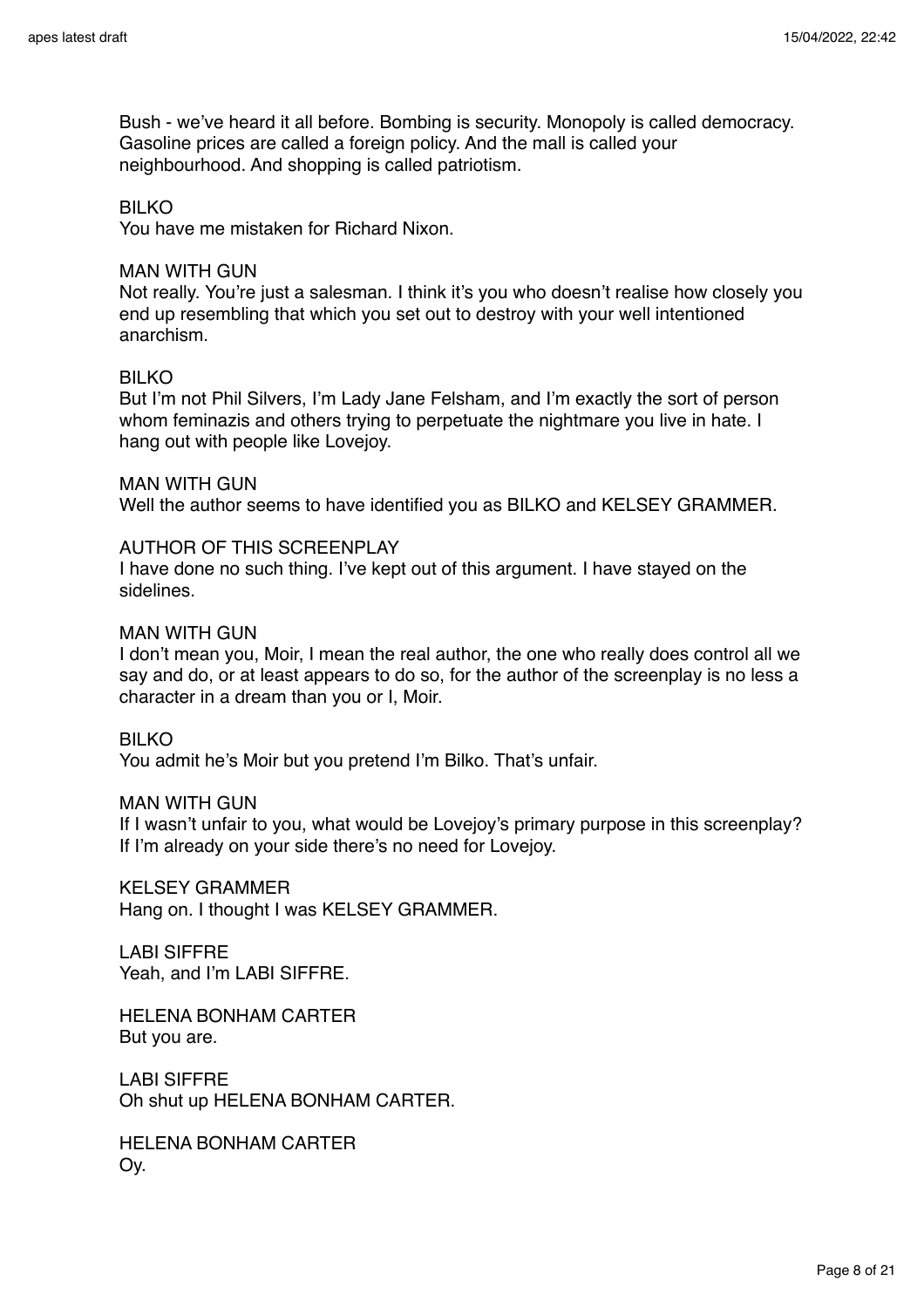# HELENA BONHAM CARTER DRINKS SOME WHISKY OUT OF A FLASK AND ADUSTS HIS LAPEL.

## KELSEY GRAMMER

That's not the point. The point is that I'm not just about a quick buck, nor am I just some sort of knight in shining armour here to save the ladies because Chris de Burgh, Bill Bailey and Rachel Riley are busy teaching Palestinians how to appreciate strictly come dancing without food or electricity. Sure, I duck and I dive to survive in life, but there's an underlying ideological message in what I do, it's not just the Donald Trump show or something. I'm about love, and justice, and decency.

#### HELENA BONHAM CARTER

Absolutely, Lovejoy, but this isn't our show. This is some sort of apocalyptic fandango. God alone knows what the purpose of this screenplay is.

# LABI SIFFRE

Um, I think it's supposed to be a dream.

### THE AUTHOR OF THIS SCREENPLAY

Actually I think it's a dream of a screenplay and a screenplay of a dream, kind of rolled into one.

### HELENA BONHAM CARTER

The point still stands, it's up to Lenny Henry there to save the women, wheel and deal, guide the film through its plot points to the end.

#### KELSEY GRAMMER

Why? If I'm here, why can't I play my part? The real author of the screenplay isn't just some small time slapstick joke teller. This isn't the work of Royal Variety Show comedians. There's a coherent ideology which leans towards things like humanitarianism, socialism, honour, dignity - the stuff I stand up for, even if it has to be spiced up with a bit of womanising and pulling fast ones with dodgy merchants and punters.

#### MAN WITH GUN

I agree with Lovejoy. I think this film is going to reach the conclusion we want only when we are united in our effort to get there. Previous films were too divided up factions against factions. This is why we never escape from the nightmare and keep ending up back in it. We need to unify. We need to work towards a common goal.

KELSEY GRAMMER Thank you Len.

MAN WITH GUN I'm MAN WITH GUN.

## KELSEY GRAMMER

Yeah and I'm KELSEY GRAMMER but who we really are to readers, viewers, dreamers, anyone involved in this mad construct, are Lenny Henry and Lovejoy.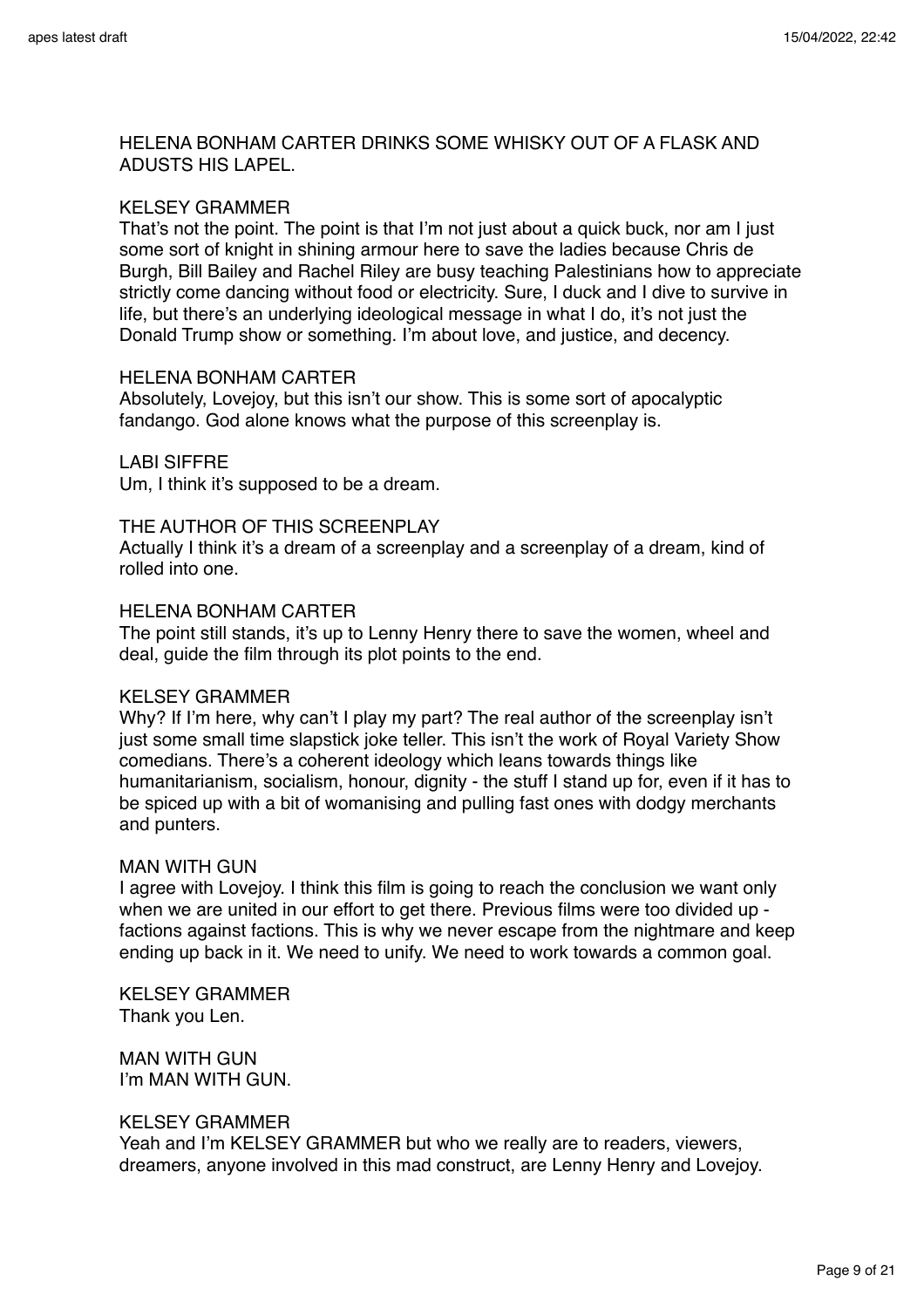MAN WITH GUN Surely you're Ian McShane?

#### KELSEY GRAMMER

Nope, definitely Lovejoy. Go and ask the readers. They'll tell you themselves. When I speak they just see Lovejoy, the character, not McShane the actor. That is who is cast anyway. The author isn't leaving these details to chance. It's like a very finely tuned antique musical instrument.

MAN WITH GUN Alright alright Stanislavski, but where does this get us? What do you reckon we should do Lovejoy?

KELSEY GRAMMER So let me get this straight: we have to end the life of an imaginary plant or flower because when we do the plant of flower dreaming this dream will wake up?

MAN WITH GUN That's about the size of it.

KELSEY GRAMMER What do you think Jane? Should we?

BILKO I think so, Lovejoy.

BILKO AND KELSEY GRAMMER GO ARM IN ARM TO AN SUV. LABI SIFFRE AND HELENA BONHAM CARTER GET IN THE BACK.

KELSEY GRAMMER

Trust me, Len, I have a plan. You sit tight. Give us half an hour. If we're not back by then, sell this antique stick blender.

KELSEY GRAMMER GIVES MAN WITH GUN A STICK BLENDER FROM ARGOS. THE SUV DRIVES OFF.

CUT TO..

INT. DIFFERENT FILM. LOVEJOY'S SUV SUDDENLY ARRIVES INSIDE AN EPISODE OF A REMAKE OF BREAKING BAD STARRING DENZEL WASHINGTON AS MALCOLM'S DAD, CONDOLEEZA RICE AS MALCOLM AND THE PLOT CHANGED TO THAT OF MALCOLM IN THE MIDDLE BUT WITH DEATH DEFYING PLOTS FROM BREAKING BAD WORKED INTO THE MALCOLM STORYLINE TO ENABLE LOVEJOY TO FIT IN SEAMLESSLY AND DODGE KILLERS AND MAKE BIG BUCKS.

KELSEY GRAMMER Let's have an auction.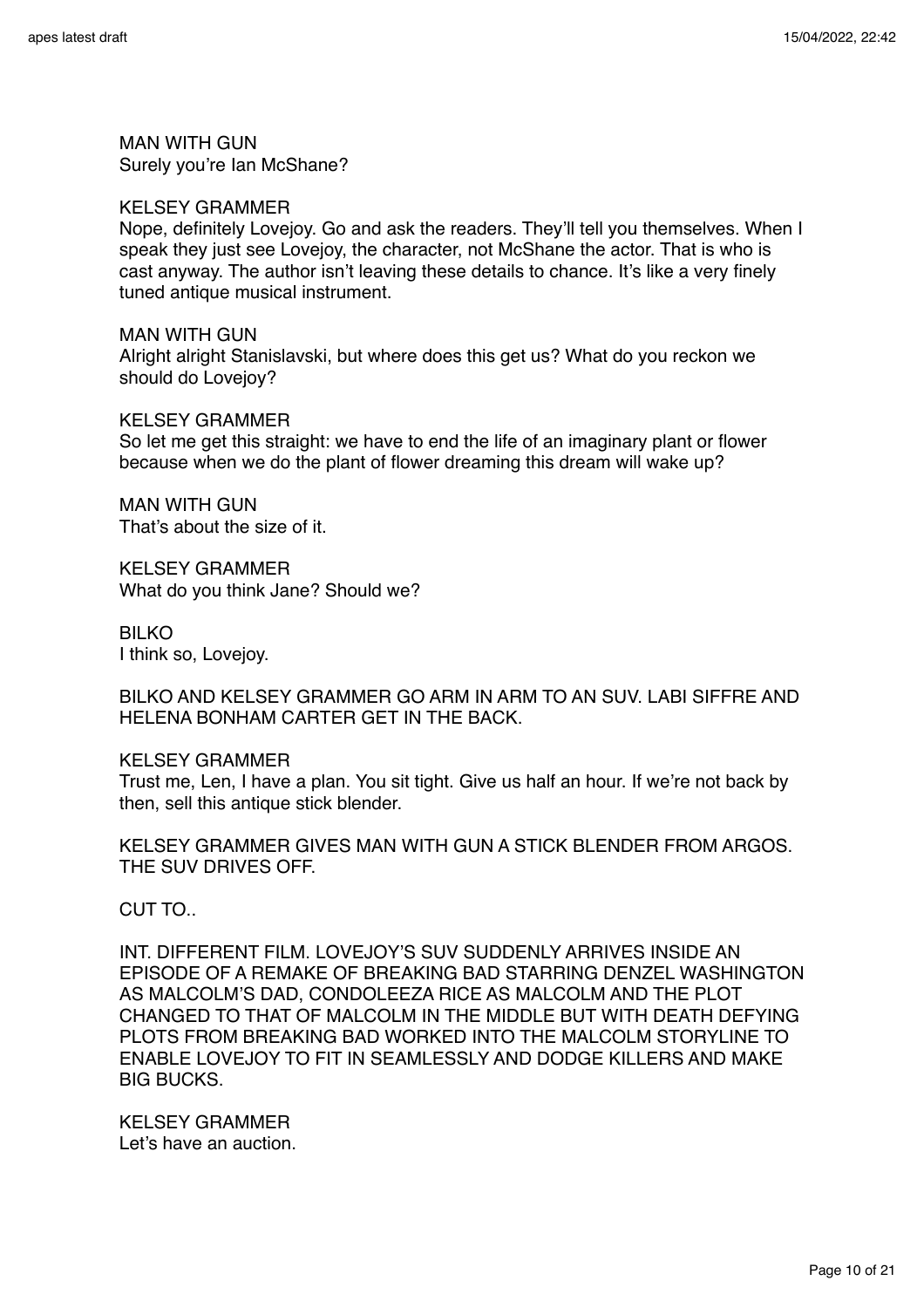BILKO Okay. Let's auction your cassette deck head cleaner.

THEY GO TO AN AUCTION ROOM.

AUCTIONEER WHO WANTS TO HAVE SEX WITH LOVEJOY Ladies and gentlemen, I'd like to start the bidding for this surreal screenplay at a hundred pounds, do I hear a hundred pounds?

KELSEY GRAMMER Two hundred

BILKO Five thousand

KELSEY GRAMMER Ninety thousand

BILKO Eight trillion

THE COUNTDOWN CONUNDRUM This thermos flask.

THE COUNTDOWN CONUNDRUM PRODUCES THE THERMOS FLASK USED BY STEVE MARTIN IN THE JERK.

AUCTIONEER WHO WANTS TO HAVE SEX WITH LOVEJOY Going once, going twice, gone to THE COUNTDOWN CONUNDRUM in exchange for The Jerk's thermos flask.

KELSEY GRAMMER AND BILKO GET BACK IN THE SUV AND DRIVE OFF, ANGRILY.

CUT TO..

INT. FBI HQ OREGON. THE DINING ROOM IS BEING USED FOR A COOPER FAMILY REUNION. THE COOPERS ARE ALL THERE: TOMMY COOPER, AGENT COOPER, ALICE COOPER, DB COOPER, AND BOOKER T AND THE MGs, WHO ARE RELATED TO AGENT COOPER'S NIECE THROUGH MARRIAGE. THEY ARE ALL EATING PIE AND DRINKING COFFEE. RY COODER IS ALSO THERE BECAUSE HE WAS SENT AN INVITATION BY ACCIDENT.

CUT TO..

INT. ROOM. MAN WITH GUN TRIES TO CHANGE CHANNEL BUT IT CONTINUES TO SHOW THE COOPER FAMILY REUNION. KONSTANTIN STANISLAVSKY ENTERS CAUSING DAVID LYNCH TO ARRIVE ON THE SCENE, ALARMED, AND START SHRIEKING.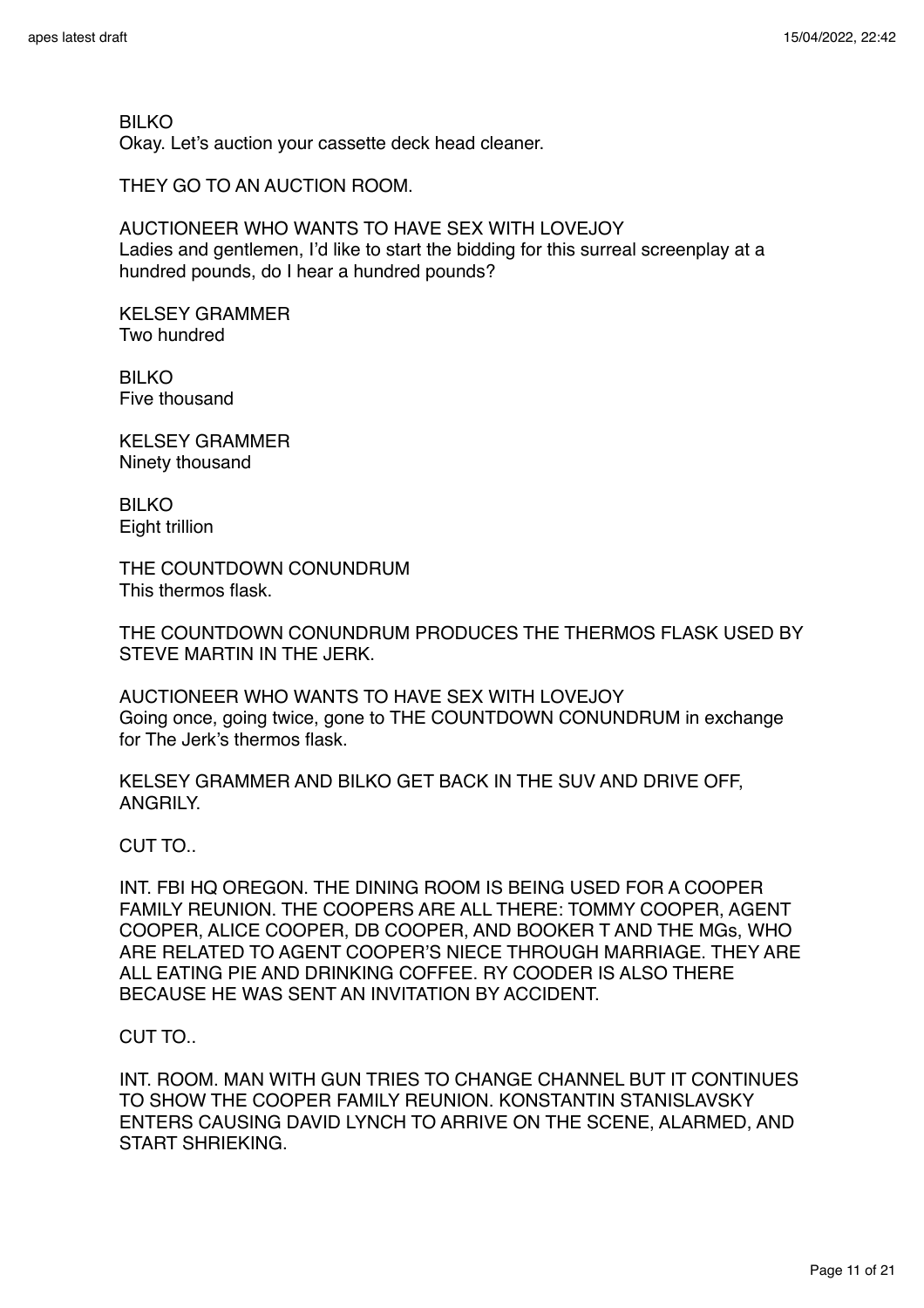DAVID LYNCH Where is agent Chet Desmond?

RY COODER Stop shreiking. He was never here.

DAVID LYNCH He was here.

AGENT COOPER That's my line.

### KONSTANTIN STANISLAVSKY

I am not convinced. You're just playing the part, this is no family reunion of the Cooper family. You - you are Leslie Nielson and you are Russ Abbott, a pair of jokers. Useful in a card game, perhaps, but not, I feel, here where imagination is brought to life by sincerity, by integrity: truthfulness to form. You are not the Cooper family. I am cancelling this screenplay.

DAVID LYNCH He was here.

### MAN WITH GUN

Listen, Stanislavsky, you can't cancel the screenplay. You're just part of its fabric. You have no say in the matter. And you're not even Stanislavsky, you're Leonard Rossiter playing the part - it's just that his skill is so great that he would probably end up believing he really was Stanislavsky, as you clearly do.

#### KONSTANTIN STANISLAVSKY

That's easy for you to say, you're cast as "MAN WITH GUN". Your role is to be whoever the actor is playing you - it's the kind of role where the character doesn't matter, merely the profit-maker playing the part of an actor playing the part of a character when really doing no such thing, just mindless cogs in an unwholesome machine.

#### MAN WITH GUN

Are you Stanislavsky truthfully being Leonard Rossiter or Leonard Rossiter truthfully being Stanislavsky?

AGENT COOPER Has anyone tried this exquisite pie?

# AUTHOR OF THIS SCREENPLAY SENDS AGENT COOPER TO THE BLACK LODGE.

AUTHOR OF THIS SCREENPLAY The pie is MINE.

CUT TO..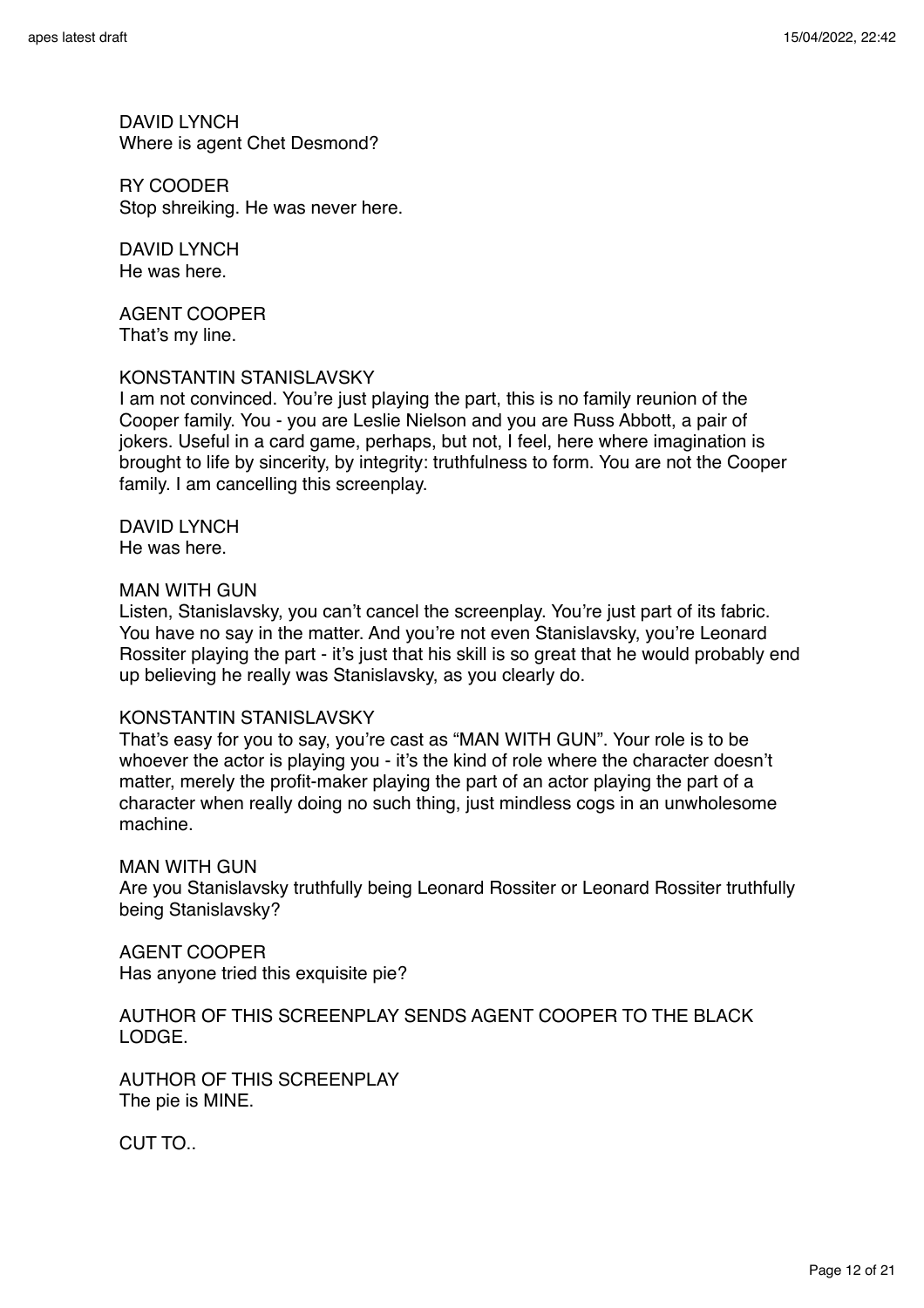INT. SUV. KELSEY GRAMMER, BILKO, HELENA BONHAM CARTER AND LABI SIFFRE HAVE STOPPED AT AN ANTIQUES SHOP IN FULHAM. THE SHOPKEEPER IS MOSES.

#### **MOSES**

Lovejoy. So good to see you.

## KELSEY GRAMMER

Yeah, listen, the thing is I'm not Lovejoy I'm Kelsey Grammer in this screenplay, know what I'm saying Larry?

### **MOSES** Who's Larry?

KELSEY GRAMMER Aren't you Larry David?

# **MOSES**

I'm Moses. You know. The main jew. That's me. Moses. So what is it you want, Lovejov?

### KELSEY GRAMMER

Hang on, hang on, no. If you're Moses then I'm Kelsey Grammer.

#### **MOSES**

But you're Lovejoy. How can you be Kelsey Grammer if you're Lovejoy? I know you're Lovejoy. There's no point trying to pretend.

KELSEY GRAMMER But then you're Larry David.

# MOSES

What? Who is this Larry David? I don't know who you mean. I'm Moses.

# BILKO

Look, Lovejoy, we're obviously not going to get anywhere like this, he's obviously determined to believe in his role. Maybe it will be amusing. I think I'd like to see Larry David live out his conception of what Moses, through some filter or other, could be like, at least in the context of this screenplay.

KELSEY GRAMMER But it's not Larry David.

### BILKO Don't you start.

### KELSEY GRAMMER

No I mean it's the work of an author. It's not really Larry David or his conception of Moses. If it is that's a coincidence.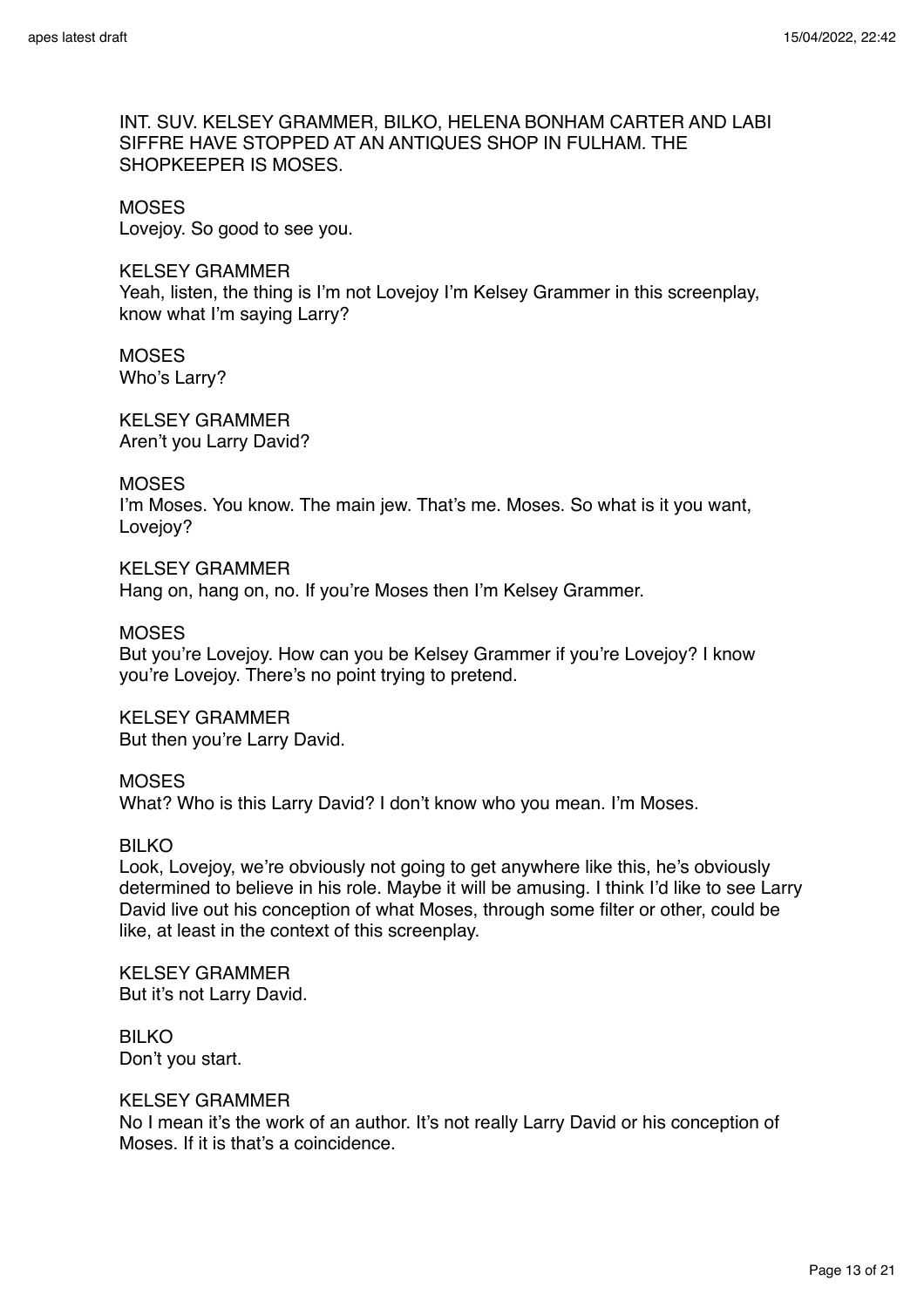**MOSES** Who is this author?

AUTHOR OF THIS SCREENPLAY I am.

**MOSES** No you're not, you're Jim Moir.

AUTHOR OF THIS SCREENPLAY Then you're Larry David.

KELSEY GRAMMER Exactly.

MAN WITH GUN No, you're not Larry David and you're not Moses either, you're the figment of the imagination of some kind of vegetable matter.

BALDRICK Or a screenplay.

MAN WITH GUN Or a screenplay which is the figment of the imagination of some kind of vegetable matter.

**MOSES** What is this vegetable matter? I'm Moses. Don't you know Moses? The ten commandments? That's me. I wrote them.

MAN WITH GUN I thought God wrote them.

**MOSES** We co-wrote them. What's it to you? I'm Moses, okay?

ALICE COOPER Yeah, and I'm Alice Cooper.

**MOSES** Who's this guy?

MAN WITH GUN Alice Cooper, apparently.

**MOSES** No seriously, who is he? He looks familiar.

MAN WITH GUN The kid of the man who plays Veruca Salt's dad in the Gene Wilder Willy Wonka film.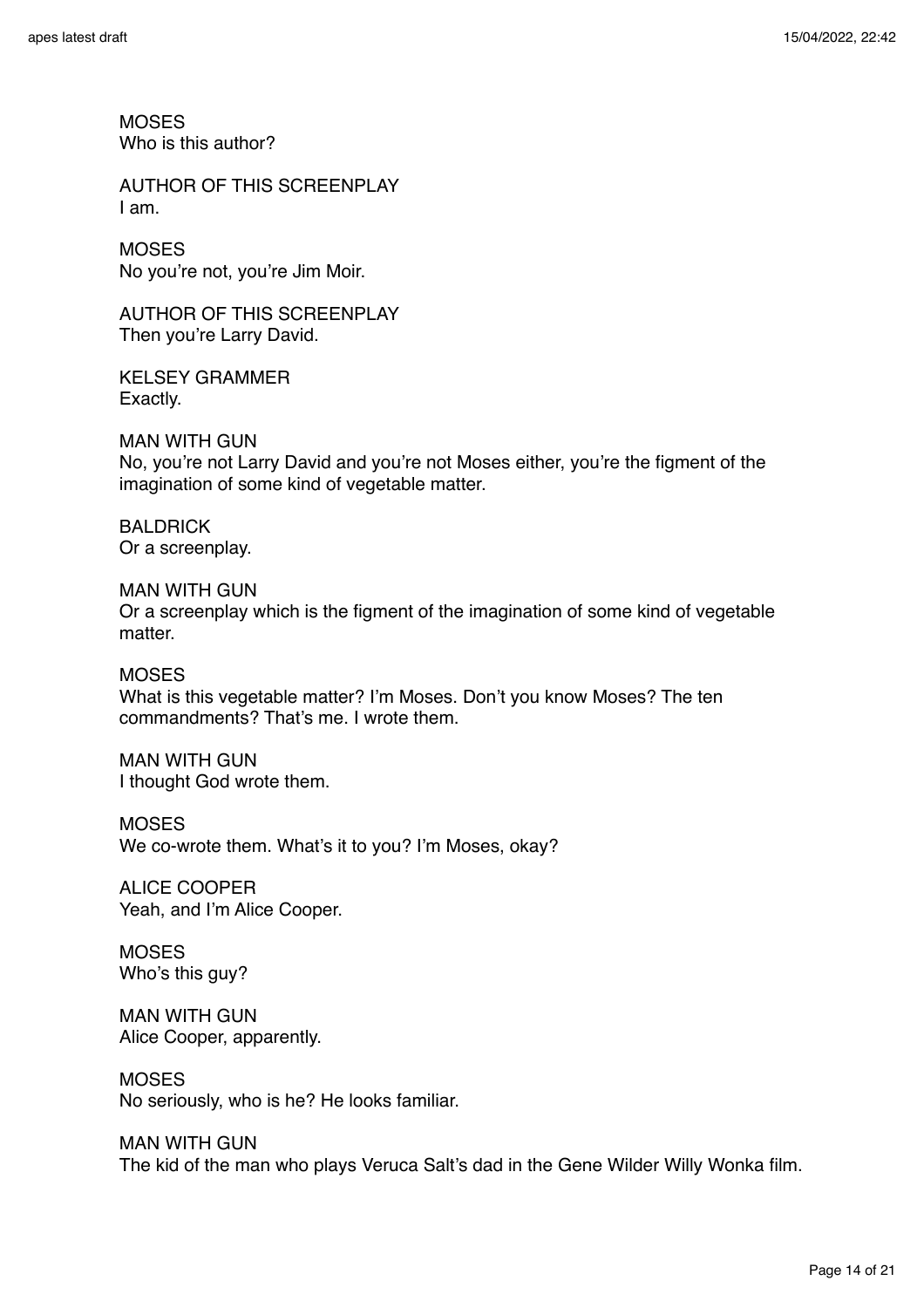**MOSES** 

Right, that makes sense.

### MAN WITH GUN

Hah! Gotcha. If you were really Moses, that film reference would be way ahead of your time, you'd have no idea even who Gene Wilder was, let alone being able to recognise Roy Kinnear.

### MOSES

What are you talking about, I'm the chief Jew, I'm Moses. I've been around and seen it all, I know every film ever made and even ones which haven't yet been made.

MAN WITH GUN How does THAT work?

**MOSES** Think about it. You're in one right now.

ALICE COOPER Can someone direct me to the scene with the Cooper family reunion?

AGENT COOPER GIVES ALICE COOPER SOME EXQUISITE PIE.

AUTHOR OF THIS SCREENPLAY I thought I'd sent you to the black lodge.

AGENT COOPER

Yes, but you're not really the author of this screenplay, as outlined in a previous exchange of words.

AUTHOR OF THIS SCREENPLAY PRODUCES A REMOTE CONTROL AND CHANGES THE CHANNEL.

EXT. PLANET OF THE SALES APES. JEREMY CORBYN, MAN WITH GUN, KING TURNIP AND BALDRICK ARE MOUNTED ON FOUR HORSES, SLOWLY MOVING ACROSS THE PLANET.

MAN WITH GUN What the hell happened?

AUTHOR OF THIS SCREENPLAY I changed the channel.

MAN WITH GUN Where the hell are you?

AUTHOR OF THIS SCREENPLAY I'm watching the screen now, and you're on it.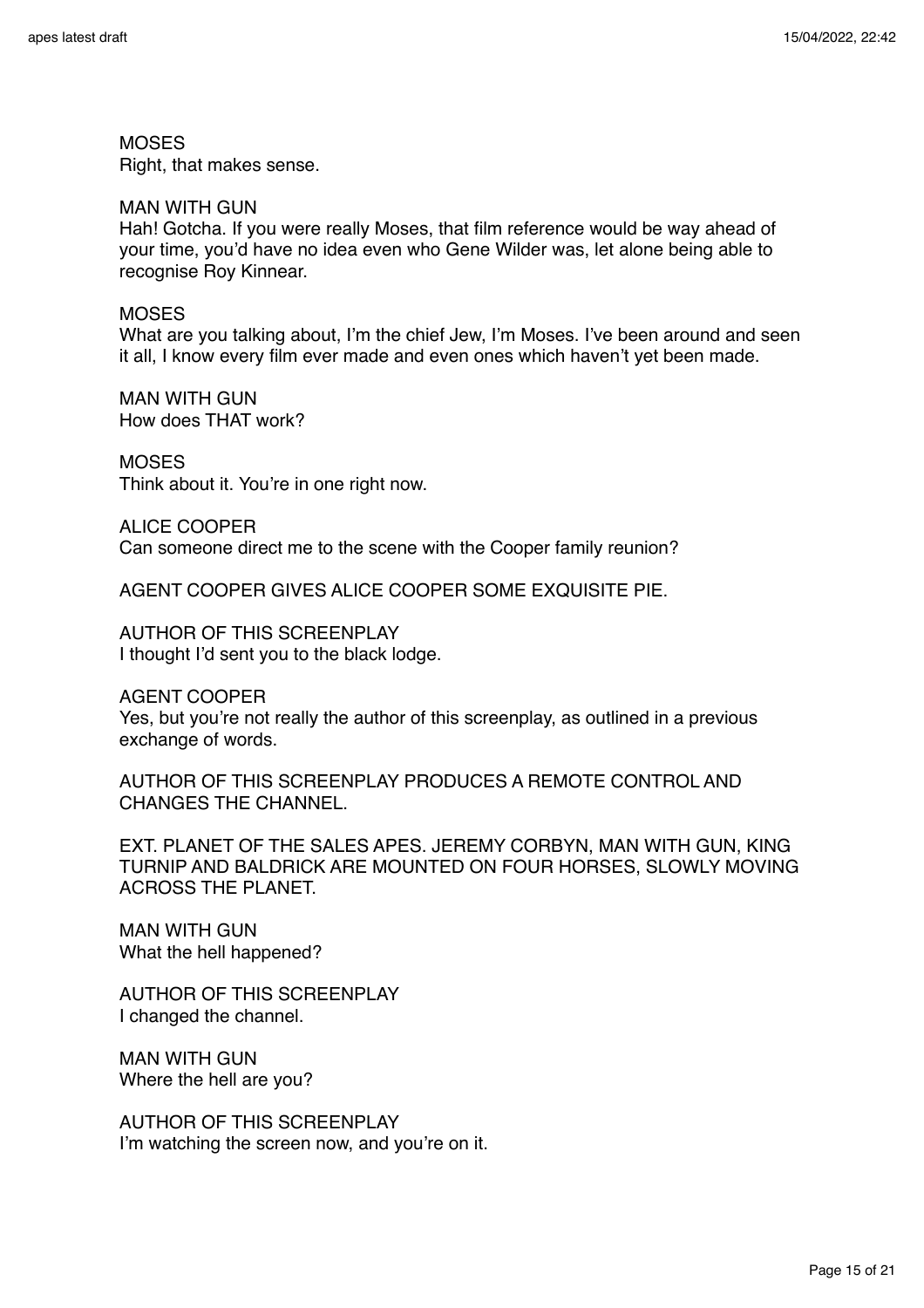MAN WITH GUN Where did everyone else go?

JEREMY CORBYN Calm down, MAN WITH GUN. The way to play this is cautiously.

# CUT TO..

INT. APOCALYPSE. DURAN DURAN is performing WILD BOYS.

DURAN DURAN Wild boys! Wild boys! Never chose this way. Wild boys! Wild boys! Never close your eyes. Wild boys always shine.

CUT TO.. SHARK STUDIO

INTERVIEWER Has Western Society jumped the shark?

SHARK WITH STRONG YORKSHIRE ACCENT Oh yes.

INTERVIEWER You're sure? Do you have evidence?

SHARK WITH STRONG YORKSHIRE ACCENT Oh yes. In fact it has jumped all of the sharks.

INTERVIEWER All of them?

SHARK WITH STRONG YORKSHIRE ACCENT All sharks.

CUT TO..

INT. ROOM. RICHARD WILSON IS SITTING ON A CHAIR.

RICHARD WILSON I don't see what any of this has got to do with ME.

DAVID LYNCH ENTERS.

DAVID LYNCH And now with their latest single, Guns and Tits, the one man band played by Jimmy Carr.

GUNS AND TITS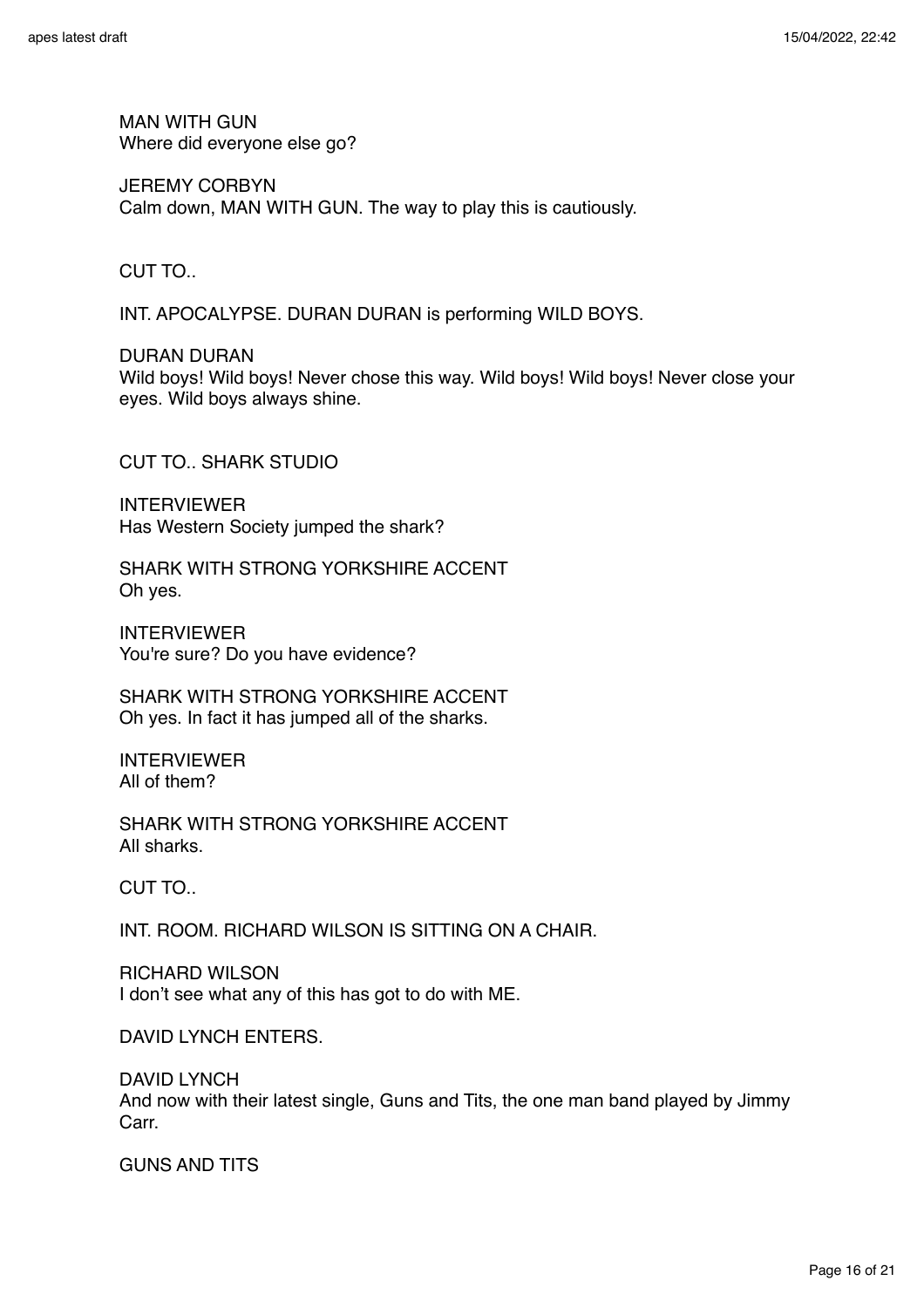People who don't like other people! That's my market. Doesn't matter about rhythm or rhyme my jokes don't need to be funny I just have to remind people that there are people those people don't like and I support them wholly in any posturing they may enjoy enjoy enjoy enjoy enjoy posturing Doesn't matter about rhythm or rhyme my jokes don't need to be funny as long as you don't like someone and I randomly side with you against them I can sell tickets and dvds and shit and my friend Rachel Riley can make great t-shirts which black people love which black people love yeah, it's about love black people love Rachel Riley's t-shirt yeah my name is Jimmy Carr buy my merch, thank you, remember the people you hate and buy my goods

JIMMY CARR Hey, check this out. The only joke which would ever be genuinely funny if told by Jimmy Carr: aren't stuck up pricks annoying?

GUNS AND TITS You can't do that. I'm Jimmy Carr.

JIMMY CARR I'm your worst nightmare, Carr.

GUNS AND TITS You have no idea what goes on in my warped little mind.

JIMMY CARR No doubt you are correct.

CUT TO..

INT. MORSE SET. MORSE IS TALKING TO LEWIS, WHO IS IN HIS AUF WIEDERSEHEN PET CLOTHES, CARRYING ONE OF THOSE THINGS FOR FLATTENING OUT MORTAR BEFORE PUTTING THE BRICKS ON.

**MORSE** 

What the hell are you doing Lewis? I'm not Jimmy Nail you know.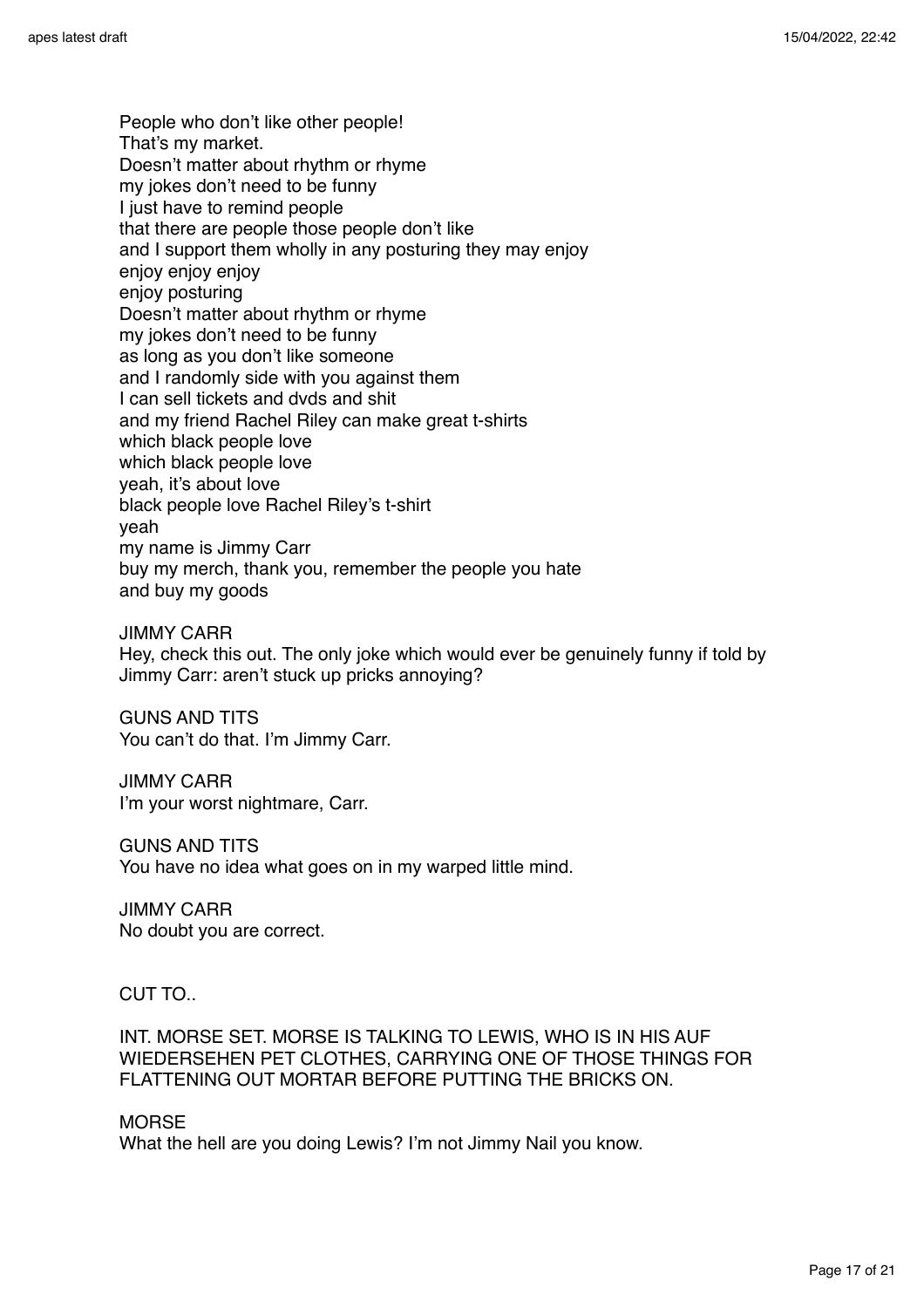# LEWIS

Well I thought since this is a surreal comedy and we've been cast as ourselves I'd join in the anarchism and break with orthodoxy in spite of playing one of the most orthodox and subservient characters a man more suited to playing a midlands Dougal out of Father Ted could play.

### **MORSE**

Using that right wing posh idiot as your junior in your spin off series was an insult to your character's intellect, Lewis, I'll give you that.

### LEWIS

Thank you very much, sir. Jimmy Nail will be chuffed.

### JIMMY NAIL

I can be in Father Ted and all, as some sort of violent lunatic, can I not?

LEWIS Easily.

JIMMY NAIL Canny lad.

### **MORSE**

Shut up you idiots. We have to find out what actually caused the plague going on. It's been more than two years and almost no one on this planet has the slightest idea what started it all off. It's up to us, fictional though we are, to figure this out boys.

JIMMY NAIL Me and all?

### **MORSE**

Yes you, you elongated sack of shit. Now let's get onto the next scene. As the man said, we all need to help MAN WITH GUN or we're going to get into more warped and sinister films than even the ones so far, and I think it's time we say enough is enough.

# CUT TO..

INT. HEADQUARTERS OF THE CHARITY CORPORATION, AT THE HEART OF THE CAPITAL CITY OF THE PLANET OF THE SALES APES. EXECUTIVE DIRECTOR OF PROCUREMENT SALES-APE IS ON THE PHONE TO THE EXECUTIVE DIRECTOR OF SALES SALES-APE OF THE RAINBOW-COLOURED STYLISED-TURD-SHAPED NOVELTY VIRTUE SIGNAL CUSHION COMPANY OF NIXONVILLE.

EXECUTIVE DIRECTOR OF PROCUREMENT SALES-APE OF THE CHARITY CORPORATION

I would like to place an order from your celebration of gay sex range. I need a hundred thousand rainbow-coloured stylised-turd-shaped cushions by next week or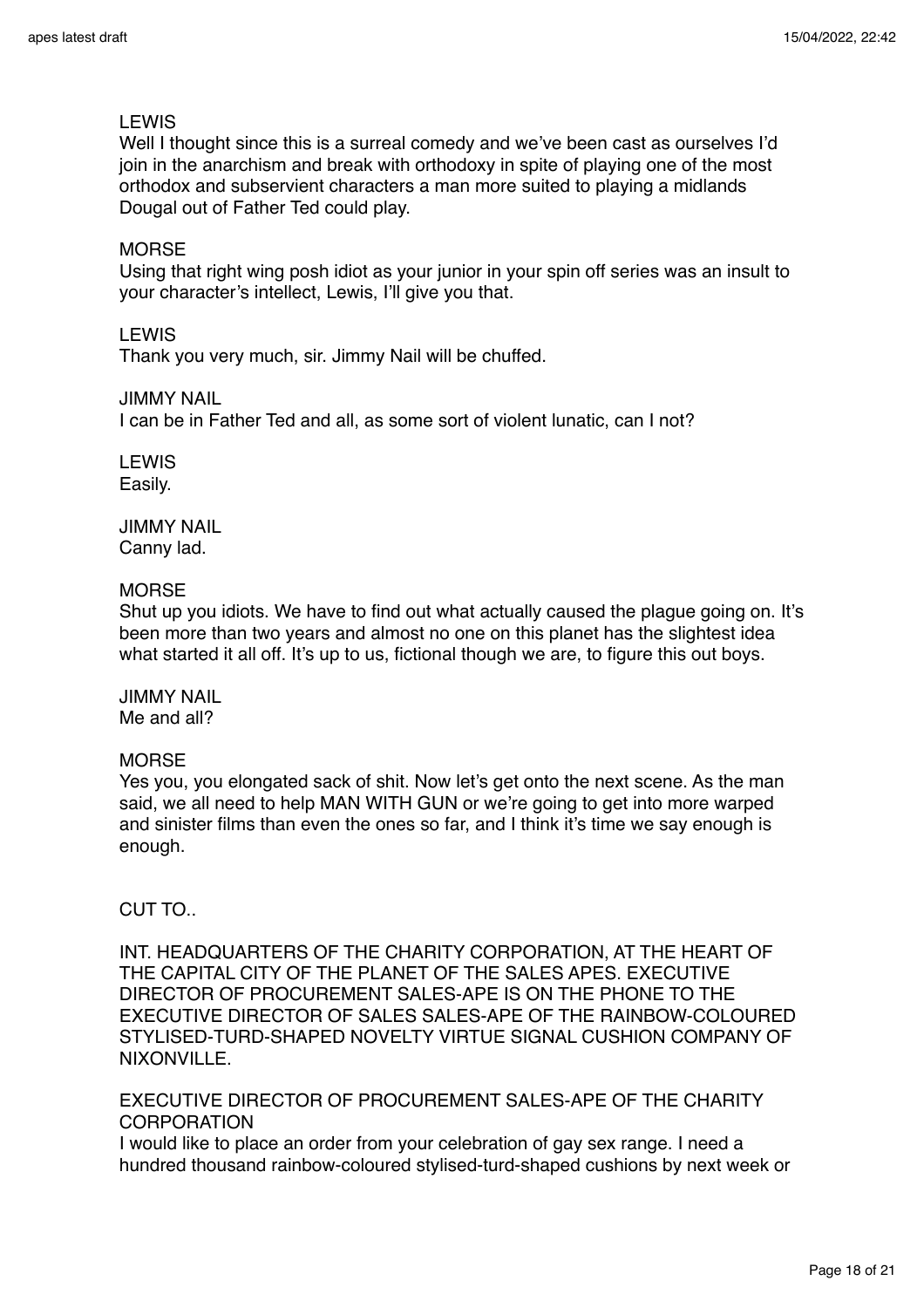sales-ape-kind will begin to feel unvirtuous.

EXECUTIVE DIRECTOR OF SALES SALES-APE OF THE RAINBOW-COLOURED STYLISED-TURD-SHAPED NOVELTY VIRTUE SIGNAL CUSHION COMPANY OF **NIXONVILLE** 

Fine, fine. A hundred thousand of the standard rainbow-coloured stylised-turdshaped cushions. Are you sure you don't want the more virtuous model? If you're worried about sales-apes becoming less convinced of their moral superiority to those without rainbow-coloured stylised-turd-shaped cushions, you may want to go for something stronger. It's pricier, but worth it. The enhanced cushion range is very popular with Tony Blair, Ben Netanyahu, Himmler, Pinochet, Thatcher, Tebbitt - it's had a lot of celebrity buyers. Rachel Riley has six of them.

EXECUTIVE DIRECTOR OF PROCUREMENT SALES-APE OF THE CHARITY **CORPORATION** What's the enhancement?

EXECUTIVE DIRECTOR OF SALES SALES-APE OF THE RAINBOW-COLOURED STYLISED-TURD-SHAPED NOVELTY VIRTUE SIGNAL CUSHION COMPANY OF NIXONVILLE

When you squeeze the cushion it plays a recording. They come with a whole batch of excellent slogans, soundbites and memes, all approved by Richard Dawkins. He guarantees they are sanctimonious, self-adulating, arrogant, unscientific and extremely irritating if played often enough, whilst at the same time giving out a clear signal to the average sales-ape that the person playing the sound is extremely virtuous.

EXECUTIVE DIRECTOR OF PROCUREMENT SALES-APE OF THE CHARITY **CORPORATION** 

I dunno. I'd like a demo. Can you play me some of the sounds?

EXECUTIVE DIRECTOR OF SALES SALES-APE OF THE RAINBOW-COLOURED STYLISED-TURD-SHAPED NOVELTY VIRTUE SIGNAL CUSHION COMPANY OF NIXONVILLE

With virtuous pleasure, my friend.

EXECUTIVE DIRECTOR OF SALES SALES-APE OF THE RAINBOW-COLOURED STYLISED-TURD-SHAPED NOVELTY VIRTUE SIGNAL CUSHION COMPANY OF NIXONVILLE PRODUCES AN ENHANCED RAINBOW-COLOURED STYLISED-TURD-SHAPED CUSHION AND SQUEEZES IT MANY TIMES, TO DEMONSTRATE MANY OF ITS CATCHY NEOLIBERAL MEMES.

#### CUSHION

For Iraqis democracy means dying so that Texans can use Iraqi oil to deliver donuts and media products to people who weigh 300 pounds and above.

CUSHION

Don't worry about how many Iraqis you've killed, just have some gay sex. Yeah.

CUSHION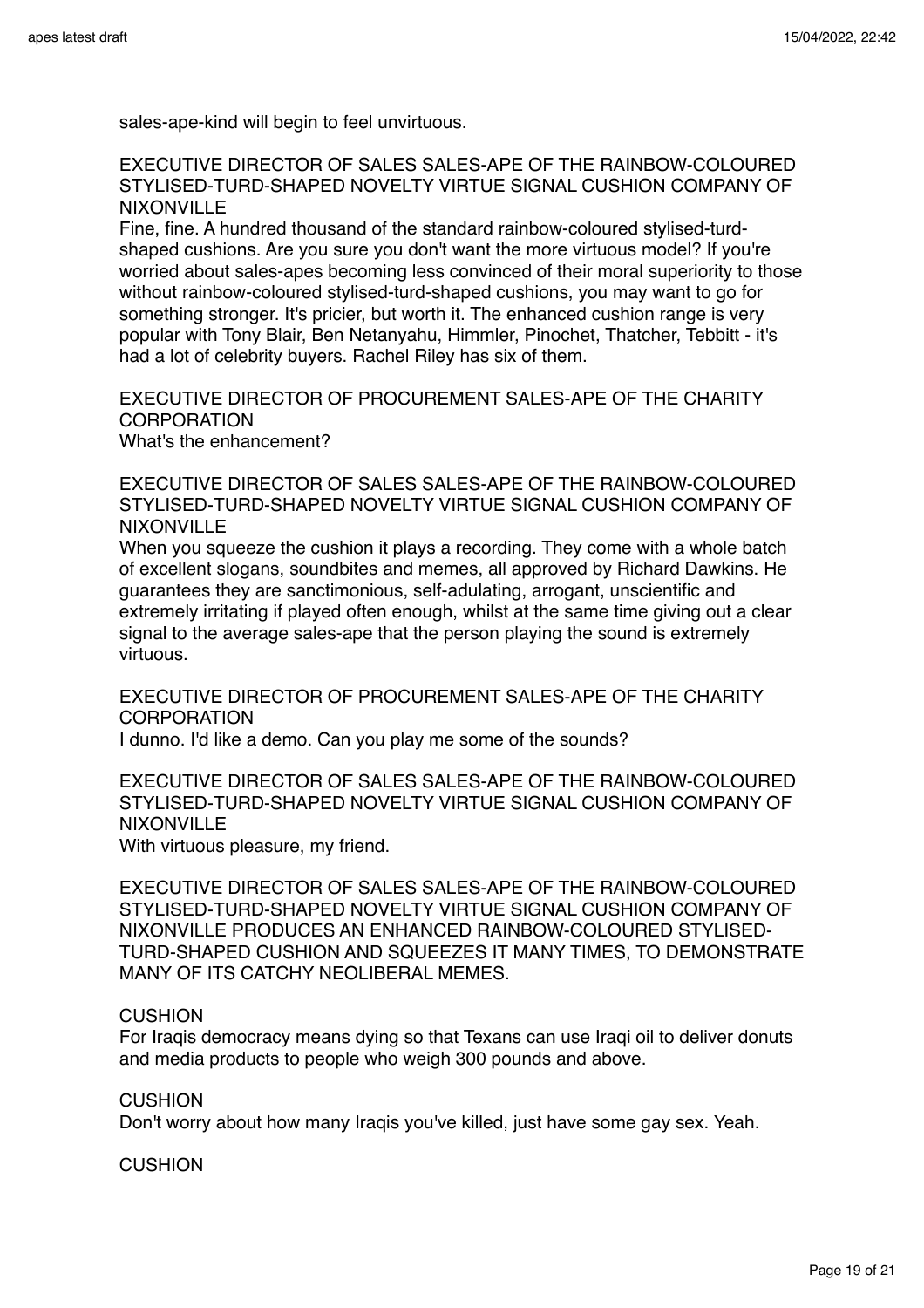Remember, if someone tells you to be healthy, they are an extremist. Buy more lard. And remember, it's okay to be gay while you do it.

### **CUSHION**

So you've killed millions of muslims in the last decade or two? It's okay, just have some gay sex and you're no longer guilty of a crime.

### **CUSHION**

Pandemics caused by bio-lab accidents, possibly relating to weapons science, fuelled by the foibles the meat industry? Don't worry. Just wave a rainbow, maybe have some gay sex and hey presto, your burgers won't cause pandemics and kill large numbers of old and poor people any more.

### **CUSHION**

Fallujah? Jenin? Mazar e Shariff? Feeling ashamed and guilty of white supremacist genocide? It's OKAY! Gay sex will make you feel better. Or if you're not gay, then patting someone else on the back for having gay sex will make you feel better. Then you can commit some more genocide, in Syria, Iran, wherever, and not feel so bad, or at least know that the moment you feel guilty you just have to promote gay sex and that will make you automatically noble.

### CUSHION

Grenfell? Hurricane Katrina? The collapse of healthcare? Capitalism's habit of passing off external costs of their activities onto the entire living world? FORGET ABOUT IT!! Praise someone for having gay sex and nothing else you do matters. You can just arm yourself like many americans do, go into a place of education and worship and kill lots of people. As long as the society you do that in loudly promotes gay sex, your society is superior to everyone else's. Gay sex is the ultimate cure for any immoral bent.

EXECUTIVE DIRECTOR OF PROCUREMENT SALES-APE OF THE CHARITY CORPORATION

I like it. I want half a million of them. Tonight. I'll pay extra for delivery. I've never felt so damn virtuous before.

EXECUTIVE DIRECTOR OF SALES SALES-APE OF THE RAINBOW-COLOURED STYLISED-TURD-SHAPED NOVELTY VIRTUE SIGNAL CUSHION COMPANY OF NIXONVILLE

Congratulations. And remember: gay sex is a great thing, don't knock it, even if you don't actually want to have any and it's fairly irrelevant to you.

CUT TO.. TOP RAINBOW-COLOURED STYLISED-TURD-SHAPED NOVELTY VIRTUE SIGNAL CUSHION SALES TEAM AT THE RAINBOW-COLOURED STYLISED-TURD-SHAPED NOVELTY VIRTUE SIGNAL CUSHION COMPANY OF NIXONVILLE. THE PHONE RINGS. VP SALES ANSWERS.

### VP SALES

Rainbow-coloured stylised-turd-shaped novelty virtue-signal cushions sales team at your service.